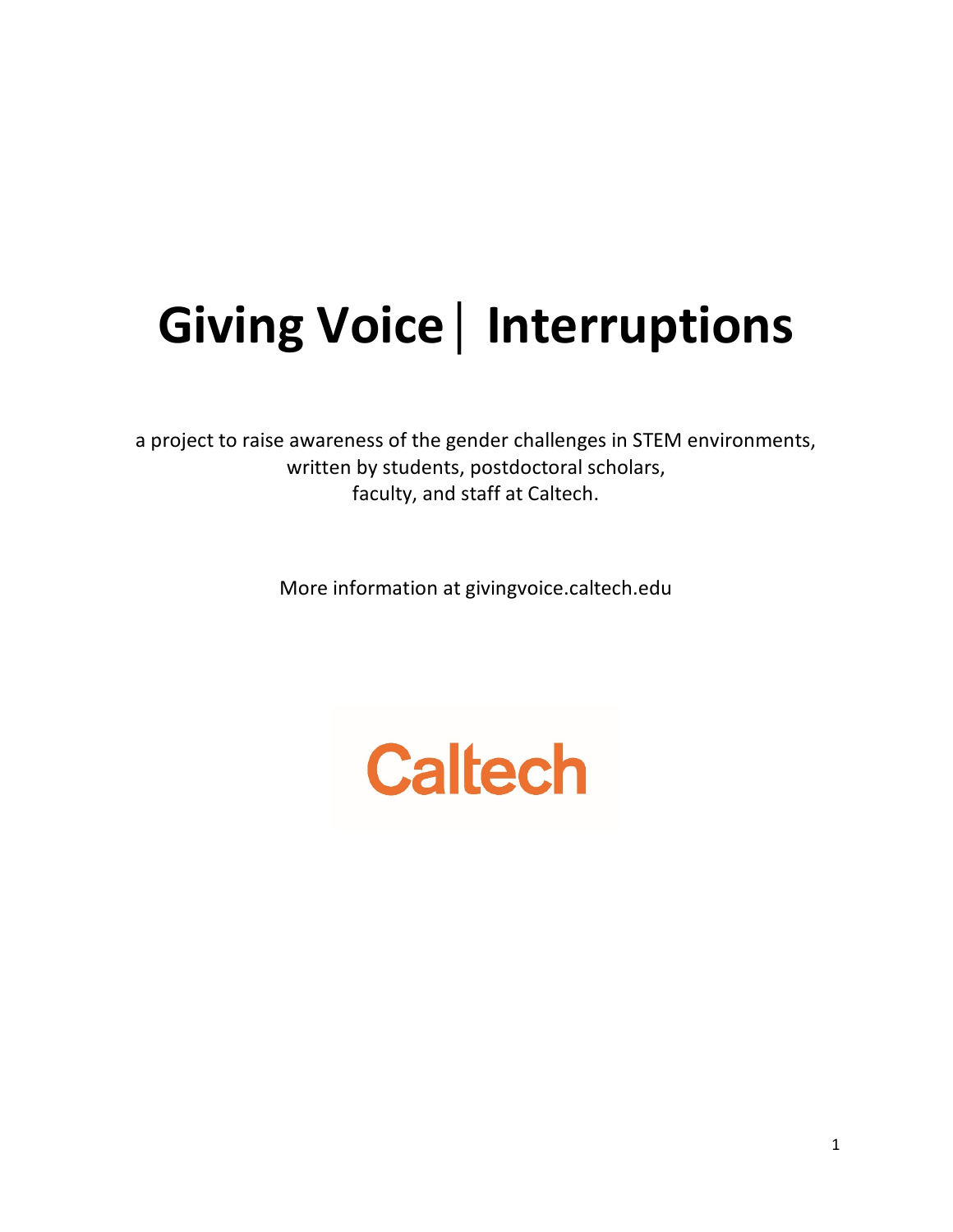## **Giving Voice| Interruptions**

Empty Stage.

| I am a graduate student.                   | <b>ROWAN</b>                                                                                                   |
|--------------------------------------------|----------------------------------------------------------------------------------------------------------------|
| I am a postdoc.                            | REMI                                                                                                           |
| I'm a graduate student.                    | <b>MARIN</b>                                                                                                   |
| I'm a graduate student.                    | KELLY                                                                                                          |
| I'm a grad student.                        | <b>STEVIE</b>                                                                                                  |
| I consider myself lucky.                   | ALL                                                                                                            |
| My advisor cares about our lab group.      | <b>STEVIE</b>                                                                                                  |
| My project is a perfect fit for me.        | <b>KELLY</b>                                                                                                   |
| experience has been the opposite.          | <b>ROWAN</b><br>While I hear about some groups with members pitted against each other in a race to publish, my |
| Our lab is like the sitcom ideal of a lab. | KELLY                                                                                                          |
| Open, caring, collaborative.               | REMI                                                                                                           |
| And yeah, just a little bit quirky.        | <b>STEVIE</b>                                                                                                  |
| We joke around.                            | KELLY/MARIN/STEVIE                                                                                             |
|                                            | <b>MARIN</b>                                                                                                   |

We hang out both inside and outside of work.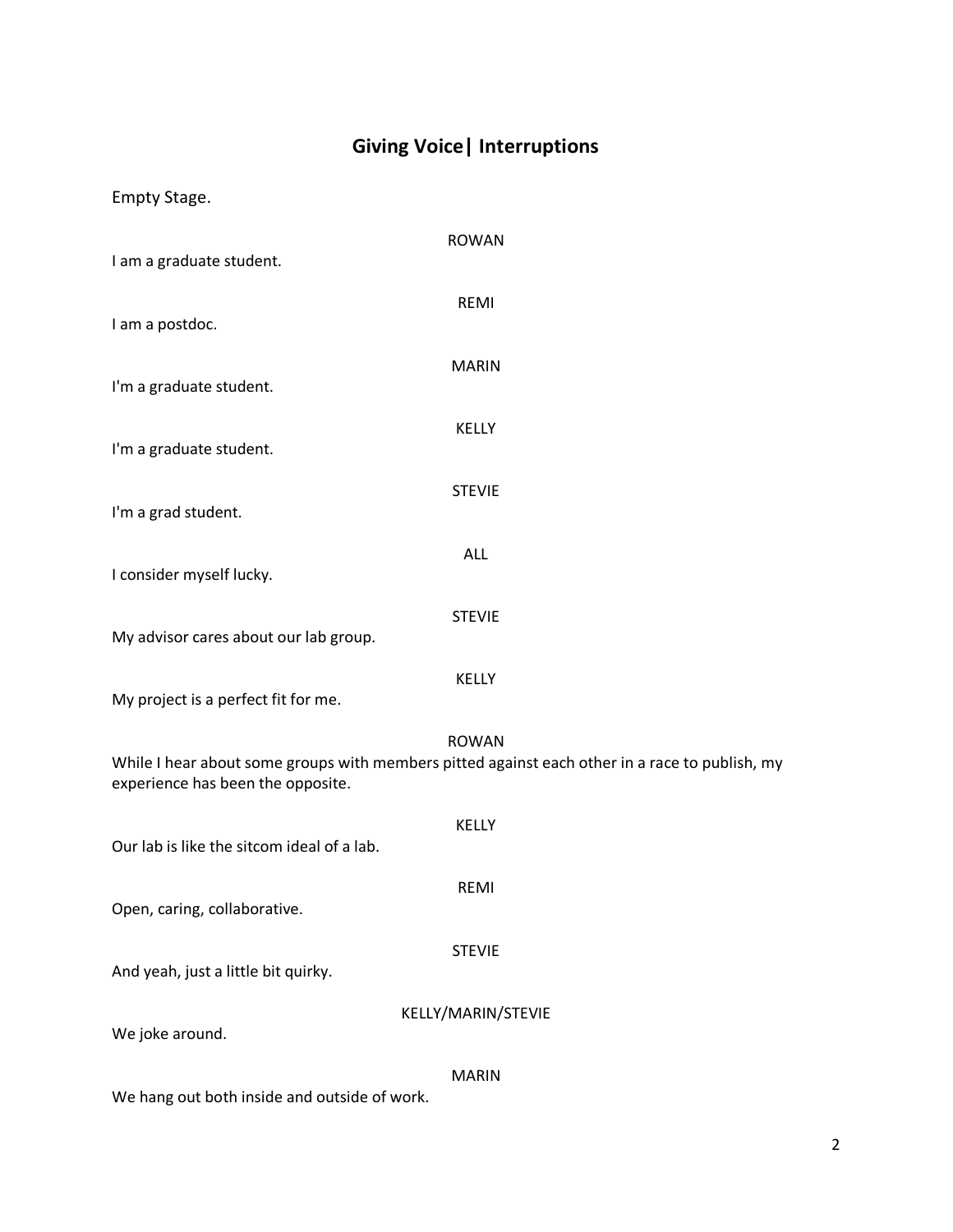#### ROWAN

This might make grad school seem better than it is for most people.

STEVIE

I have total support. But I am one of the few women in my group.

#### ROWAN/MARIN/KELLY/REMI

Me too…

### ROWAN

So I know my experience might be different from my male colleagues.

KELLY There may be some issues...I know what you might be thinking.

But no, I don't have any sexual harassment issues.

I'm talking about some subtle issue.

#### REMI

ALL

KELLY

Sometimes my ideas are not given the same consideration as others, but that might just be how I communicate them. That's something that I can change, at least.

MARIN It only gets under my skin when someone else restates my idea and they get credit. Ughhh...it happened a few times

#### KELLY

Actually it happens every meeting.

MARIN I just sit down and wonder how I could have worded things in such a way that they would get through. ROWAN And, of course, there are the occasional MAN Hey ladies, you done yet? ALL Interruptions. REMI

On those days, I just push a little harder to be heard.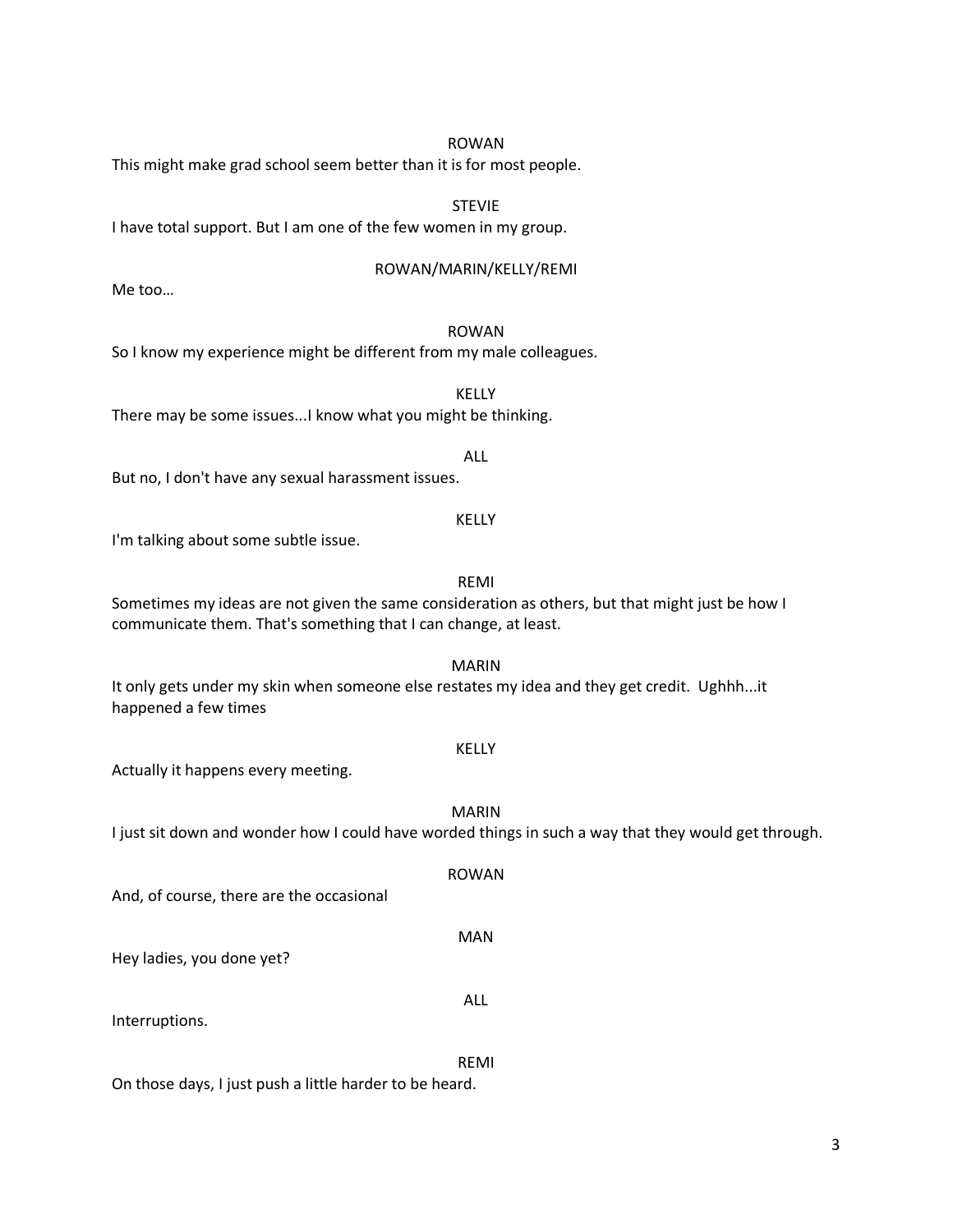|                                                                           | <b>MARIN</b>             |  |
|---------------------------------------------------------------------------|--------------------------|--|
| I speak with a strong voice.                                              |                          |  |
| Talk through interruptions.                                               | <b>STEVIE</b>            |  |
|                                                                           | <b>KELLY</b>             |  |
| Or cite the extra papers. You know, show them that I belong at the table. |                          |  |
|                                                                           | <b>REMI</b>              |  |
| I am a scientific force.                                                  |                          |  |
|                                                                           | KIMBERLY                 |  |
| Why should I have to teach others to be inclusive?                        |                          |  |
|                                                                           | MARIN/STEVIE/KELLY/ROWAN |  |
| I'm here to get my PhD.                                                   |                          |  |
|                                                                           | <b>STEVIE</b>            |  |
| Why would I take time away from my work?                                  |                          |  |
|                                                                           | <b>REMI</b>              |  |
| I didn't sign up for this.                                                |                          |  |
|                                                                           | KELLY                    |  |
| I don't have time for that.                                               |                          |  |
|                                                                           | <b>STEVIE</b>            |  |
| Why is it supposed to be my job?                                          |                          |  |
|                                                                           | <b>ROWAN</b>             |  |
| I didn't chose that job.                                                  |                          |  |
|                                                                           | KELLY                    |  |
| I want to publish now.                                                    |                          |  |
|                                                                           | <b>MARIN</b>             |  |
| Give that talk.                                                           |                          |  |
|                                                                           | <b>ROWAN</b>             |  |
| Present my research.                                                      |                          |  |
|                                                                           | <b>REMI</b>              |  |
| Get that data.                                                            |                          |  |
|                                                                           | ALL                      |  |
| Now!                                                                      |                          |  |